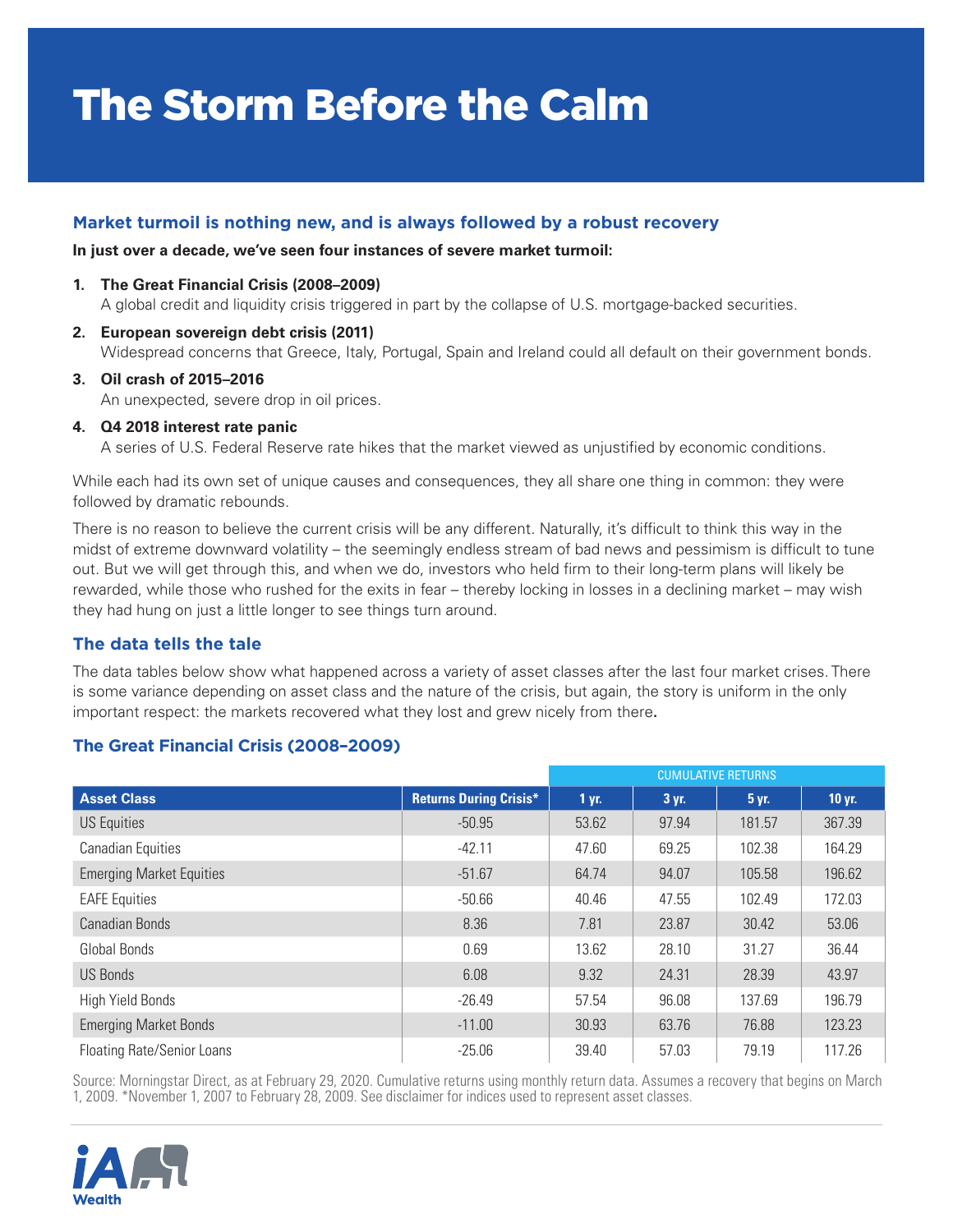# **European sovereign debt crisis (2011)**

|                                   |                               | <b>CUMULATIVE RETURNS</b> |       |        |
|-----------------------------------|-------------------------------|---------------------------|-------|--------|
| <b>Asset Class</b>                | <b>Returns During Crisis*</b> | 1 yr.                     | 3 yr. | 5 yr.  |
| US Equities                       | $-16.26$                      | 30.20                     | 86.05 | 113.44 |
| <b>Canadian Equities</b>          | $-15.69$                      | 9.17                      | 40.77 | 47.30  |
| <b>Emering Market Equities</b>    | $-17.79$                      | 16.83                     | 34.78 | 42.42  |
| <b>EAFE Equities</b>              | $-17.77$                      | 14.12                     | 63.48 | 74.03  |
| Canadian Bonds                    | 6.81                          | 5.45                      | 10.70 | 23.91  |
| Global Bonds                      | 0.97                          | 5.07                      | 3.52  | 8.98   |
| <b>US Bonds</b>                   | 4.87                          | 5.16                      | 7.48  | 16.39  |
| <b>High Yield Bonds</b>           | $-6.80$                       | 18.94                     | 36.59 | 48.60  |
| <b>Emerging Market Bonds</b>      | 0.74                          | 20.59                     | 24.90 | 43.05  |
| <b>Floating Rate/Senior Loans</b> | $-4.02$                       | 10.73                     | 22.23 | 30.36  |

Source: Morningstar Direct, as at February 29, 2020; monthly return data. Assumes a recovery that begins on October 1, 2011. \*May 1, 2011 to September 30, 2011. See disclaimer for indices used to represent asset classes.

# **Oil crash of 2015–2016**

|                                   |                               |       | <b>CUMULATIVE RETURNS</b> |
|-----------------------------------|-------------------------------|-------|---------------------------|
| <b>Asset Class</b>                | <b>Returns During Crisis*</b> | 1 yr. | 3 yr.                     |
| <b>US Equities</b>                | $-6.90$                       | 24.98 | 53.20                     |
| <b>Canadian Equities</b>          | $-9.50$                       | 23.24 | 35.95                     |
| <b>Emerging Market Equities</b>   | $-11.39$                      | 22.74 | 48.75                     |
| <b>EAFE</b> Equities              | $-14.97$                      | 19.18 | 31.73                     |
| Canadian Bonds                    | 0.29                          | 1.89  | 6.65                      |
| Global Bonds                      | 2.80                          | 0.59  | 6.04                      |
| US Bonds                          | 2.05                          | 1.42  | 5.16                      |
| <b>High Yield Bonds</b>           | $-7.44$                       | 22.30 | 32.76                     |
| <b>Emerging Market Bonds</b>      | 0.87                          | 12.06 | 18.57                     |
| <b>Floating Rate/Senior Loans</b> | $-4.49$                       | 12.55 | 21.93                     |

Source: Morningstar Direct, as at February 29, 2020; monthly return data. Assumes a recovery that begins on March 1, 2016. \*August 1, 2015 to February 29, 2016. See disclaimer for indices used to represent asset classes.